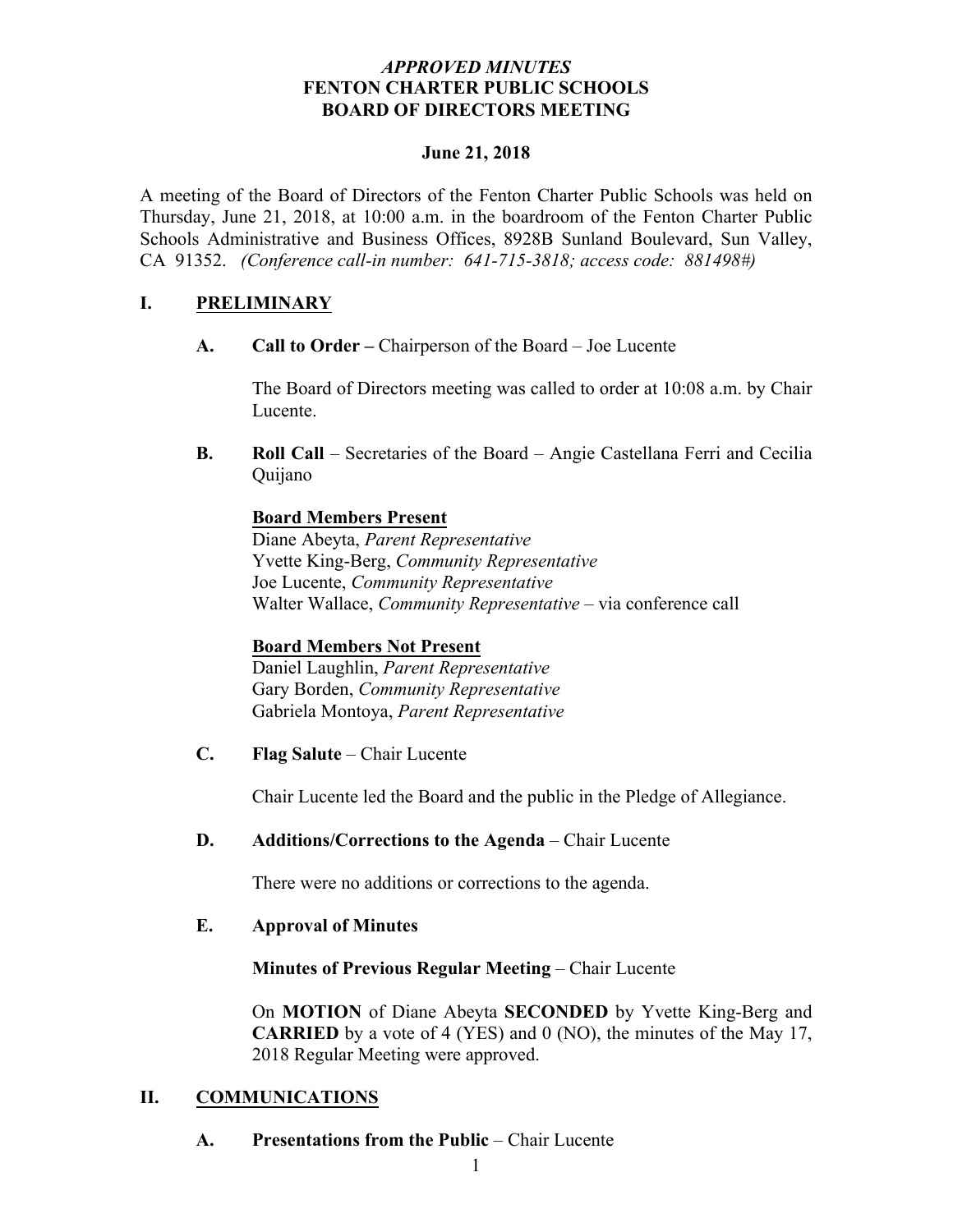There were no presentations from the public.

#### **B. Committee/Council Reports**

Minutes of all meetings held by advisory committees and councils were sent to the Board Members prior to this meeting.

There were no further reports by committees and councils.

# **C. Treasurer/CFO's Report**

Kristin Dietz, FCPS Treasurer and CFO, presented monthly profit and loss statements, revenue, expenditures, and year-to-date projections for the Fenton Charter Public Schools. The following information/reports were presented including actuals with forecasts through April 30, 2018:

- Consolidated annual net income is now forecasted at \$1,585,464
	- o This is a net decrease of \$110,000 from the previous forecast
	- o Main drivers of this change are:
		- LCFF entitlements per P2 ADA (+\$56,000)
		- SB740 increased from 75% funded to 90% funded per California School Finance Authority (CSFA)  $(+\$175,000)$
		- § Expense forecast adjustment and increased expenses due to shifting computer purchases from Capital Expenditures to Non-Capital Expenditures (-\$371,000) – mostly at SMBCCS
	- o All sites forecasting positive net income
- Cash flows remaining consistent and very strong
	- o Consolidated cash balance is \$15 million as of 4/30/2018

## **D. Directors' Reports**

Fenton Avenue Charter School (FACS) – Stacy Carroll Hutter, Director, reported.

Santa Monica Boulevard Community Charter School (SMBCCS) – Dr. David Riddick, Director, reported.

Fenton Primary Center (FPC) – Richard Parra, Director, reported.

Fenton STEM Academy (STEM) – Jennifer Miller, Director, reported.

Fenton Charter Leadership Academy (FCLA) – Cary Rabinowitz, Director, reported.

## **E. Executive Director's Report**

Fenton Charter Public Schools (FCPS) – Irene Sumida, Executive Director, reported.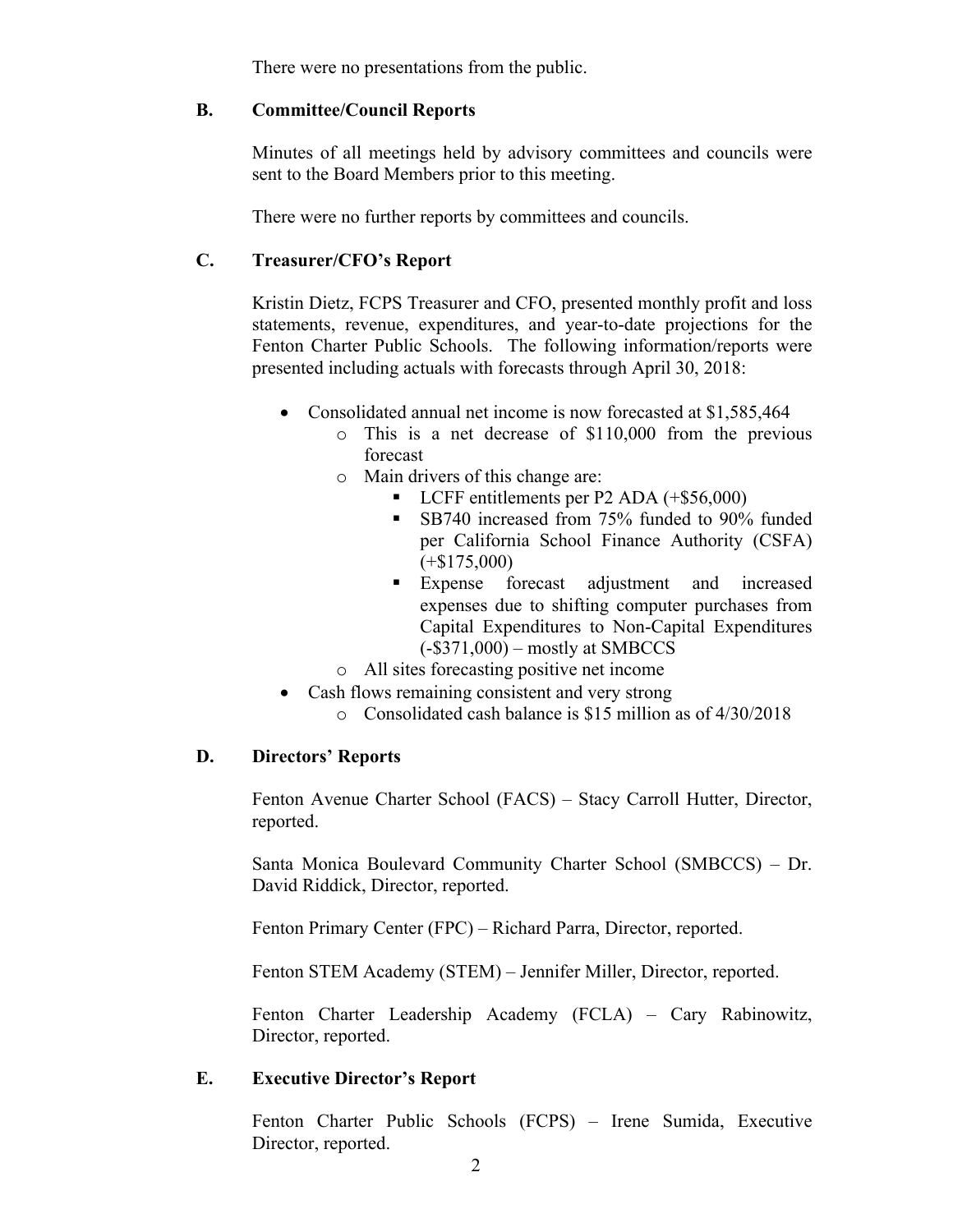## **III. CONSENT AGENDA ITEMS**

- **A. Recommendation to approve 2018-2019 Homeless Education Policies for FACS, FPC, SMBCCS, FCLA and STEM**
- **B. Recommendation to approve 2018-2019 Consolidated Application Certification of Assurances Statement, Protected Prayer Certification Statement, and Application for Categorical Programs for FACS, FPC, SMBCCS, STEM and FCLA**
- **C. Recommendation to approve E-Rate Consulting Renewal Proposal for Fiscal Year 2018-2019 from Learningtech.org**
- **D. Recommendation to approve Delta Dental and VSP plans for benefited employees**

On **MOTION** of Yvette King-Berg, **SECONDED** by Diane Abeyta and **CARRIED** by a vote of 4 (YES) and 0 (NO), the Consent Agenda was approved as presented.

## **IV. ITEMS SCHEDULED FOR ACTION**

**A. Recommendation to approve 2018-2019 Local Control and Accountability Plans (LCAPs) for Fenton Avenue Charter School, Fenton Primary Center, Santa Monica Boulevard Community Charter School, Fenton Charter Leadership Academy and Fenton STEM Academy**

On **MOTION** of Diane Abeyta, **SECONDED** by Yvette King-Berg and **CARRIED** by a vote of 4 (YES) and 0 (NO), the recommendation to approve the 2018-2019 Local Control and Accountability Plans (LCAPs) for Fenton Avenue Charter School, Fenton Primary Center, Santa Monica Boulevard Community Charter School, Fenton Charter Leadership Academy and Fenton STEM Academy was approved.

**B. Recommendation to approve 2018-2019 budgets for Fenton Avenue Charter School, Fenton Primary Center, Santa Monica Boulevard Community Charter School, Fenton Charter Leadership Academy and Fenton STEM Academy**

On **MOTION** of Diane Abeyta, **SECONDED** by Yvette King-Berg and **CARRIED** by a vote of 4 (YES) and 0 (NO), the recommendation to approve the 2018-2019 budgets for Fenton Avenue Charter School, Fenton Primary Center, Santa Monica Boulevard Community Charter School, Fenton Charter Leadership Academy and Fenton STEM Academy was approved.

**C. Recommendation to approve Board of Directors for 2018-2019**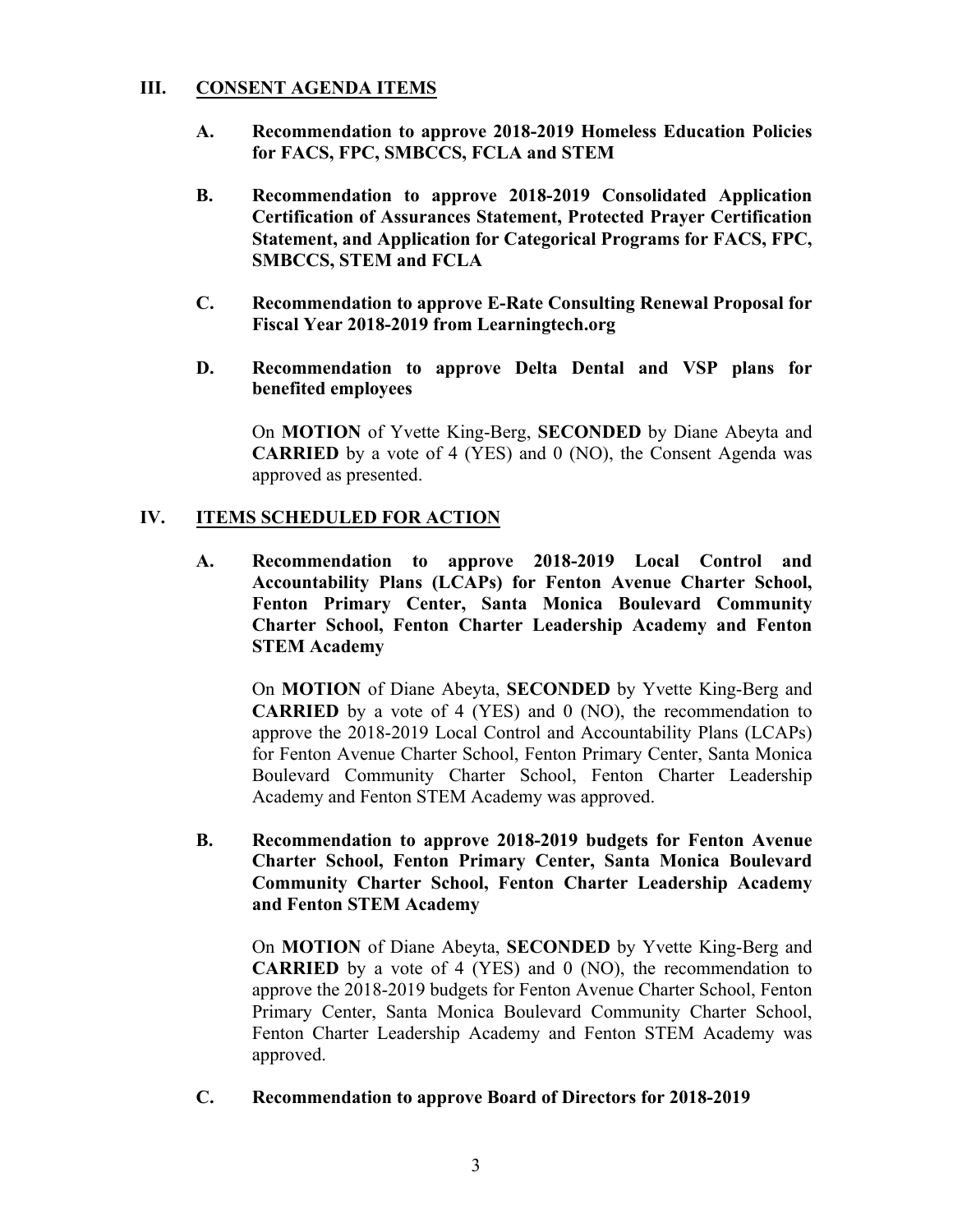On **MOTION** of Yvette King-Berg, **SECONDED** by Diane Abeyta and **CARRIED** by a vote of 4 (YES) and 0 (NO), the recommendation to approve Board of Directors for 2018-2019 was approved.

**D. Recommendation to approve 2018-2019 final staff rosters, stipends for specific positions, recommendations for regular status, FCPS employees' contracts, and FCPS Leadership Team** 

On **MOTION** of Diane Abeyta, **SECONDED** by Yvette King-Berg and **CARRIED** by a vote of 4 (YES) and 0 (NO), the recommendation to approve 2018-2019 final staff rosters, stipends for specific positions, recommendations for regular status, FCPS employees' contracts, and FCPS Leadership Team was approved.

**E. Recommendation to approve Resolution #33: authorization to submit charter renewal petitions to LAUSD Charter Schools Division for Fenton STEM Academy and Fenton Charter Leadership Academy**

On **MOTION** of Diane Abeyta, **SECONDED** by Yvette King-Berg and **CARRIED** by a vote of 4 (YES) and 0 (NO), the recommendation to approve Resolution #33: authorization to submit charter renewal petitions to LAUSD Charter School Division for Fenton STEM Academy and Fenton Charter Leadership Academy was approved.

**F. Recommendation to approve policy limiting assistance with immigration enforcement and ensuring that the Fenton Charter Public Schools remain safe and accessible to all California residents regardless of immigration status**

On **MOTION** of Yvette King-Berg, **SECONDED** by Diane Abeyta and **CARRIED** by a vote of 4 (YES) and 0 (NO), the recommendation to approve policy limiting assistance with immigration enforcement and ensuring that the Fenton Charter Public Schools remain safe and accessible to all California residents regardless of immigration status was approved.

## **G. Recommendation to approve hiring of Administrative Coordinator at the Fenton Primary Center**

On **MOTION** of Yvette King-Berg, **SECONDED** by Diane Abeyta and **CARRIED** by a vote of 4 (YES) and 0 (NO), the recommendation to approve Wendy Kaufman for the position of Administrative Coordinator at the Fenton Primary Center was approved.

## **H. Recommendation to approve technology purchases for 2018-2019**

On **MOTION** of Yvette King-Berg, **SECONDED** by Diane Abeyta and **CARRIED** by a vote of 4 (YES) and 0 (NO), the recommendation to approve the technology purchases planned for all sites for the 2018-2019 school year was approved.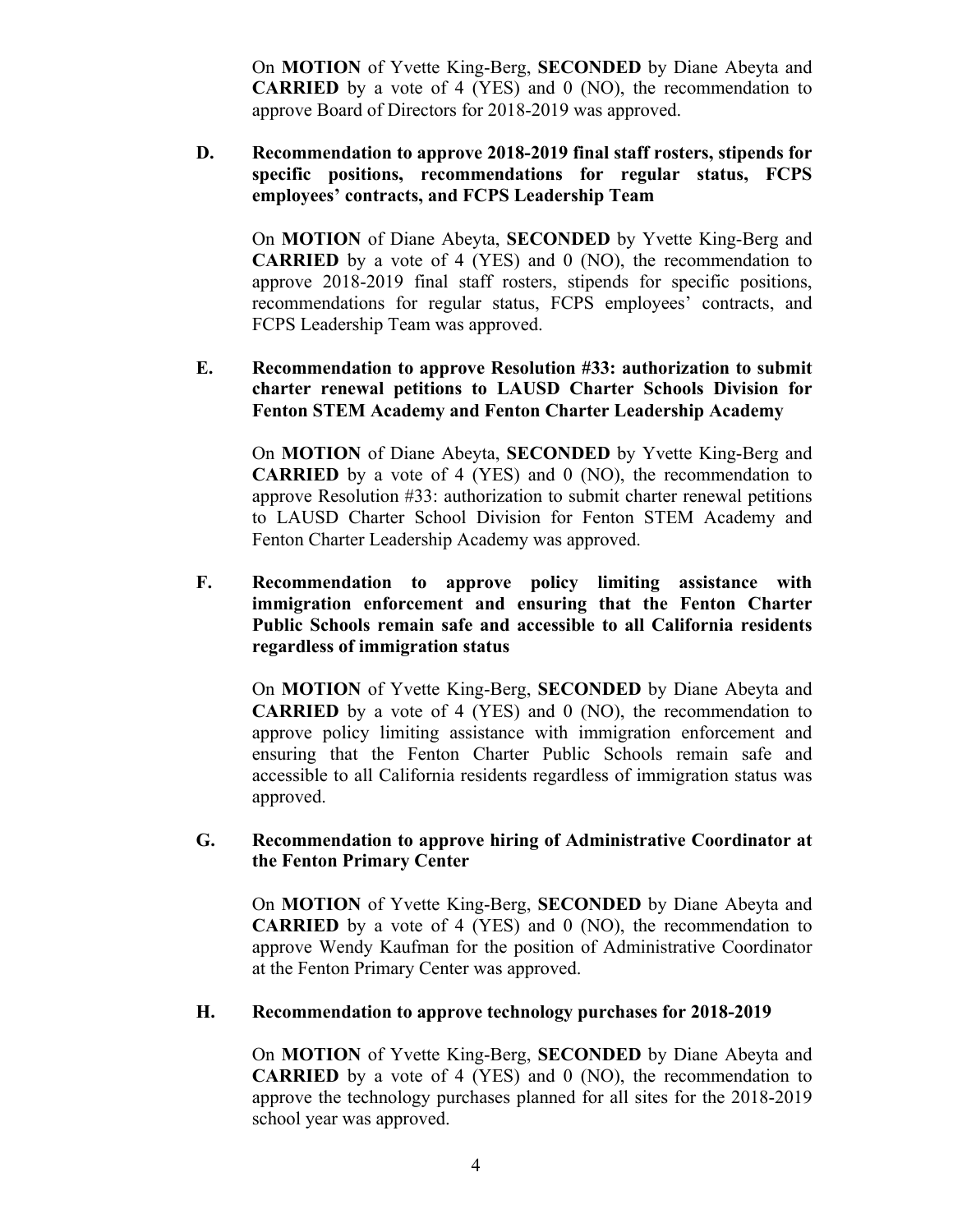# **V. ITEMS SCHEDULED FOR INFORMATION**

# **A. FCPS Board of Directors' Meetings for 2018-2019**

# **B. Update on FCPS OPEB Trust**

*These were information items only and no action was taken.*

# **VI. CLOSED SESSION**

Chair Lucente will make the following announcement:

"The Board of Directors will now be moving into closed session to discuss matters described in Section VI. Matters to be discussed are those permitted by Government Code Section 54956.9 (litigation)."

The Board convened to closed session at 11:32 a.m.

## **A. LITIGATON: (Government Code 54956.9) EXISTING LITIGATION - Update**

# **VII. RETURN TO OPEN SESSION - ITEMS SCHEDULED FOR ACTION**

The Board reconvened to open session at 11:48 a.m.

Chair Lucente announced that no action had been taken in Closed Session.

# **VIII. ANNOUNCEMENTS**

# **IX. ADJOURNMENT**

The meeting was adjourned at 11:49 p.m.

The next regular meeting of the Board of Directors of the Fenton Charter Public Schools will be held on Thursday, September 20, 2018 at 4:30 p.m. in the boardroom of the Fenton Charter Public Schools Administrative and Business Offices, 8928B Sunland Boulevard, Sun Valley, CA 91352.